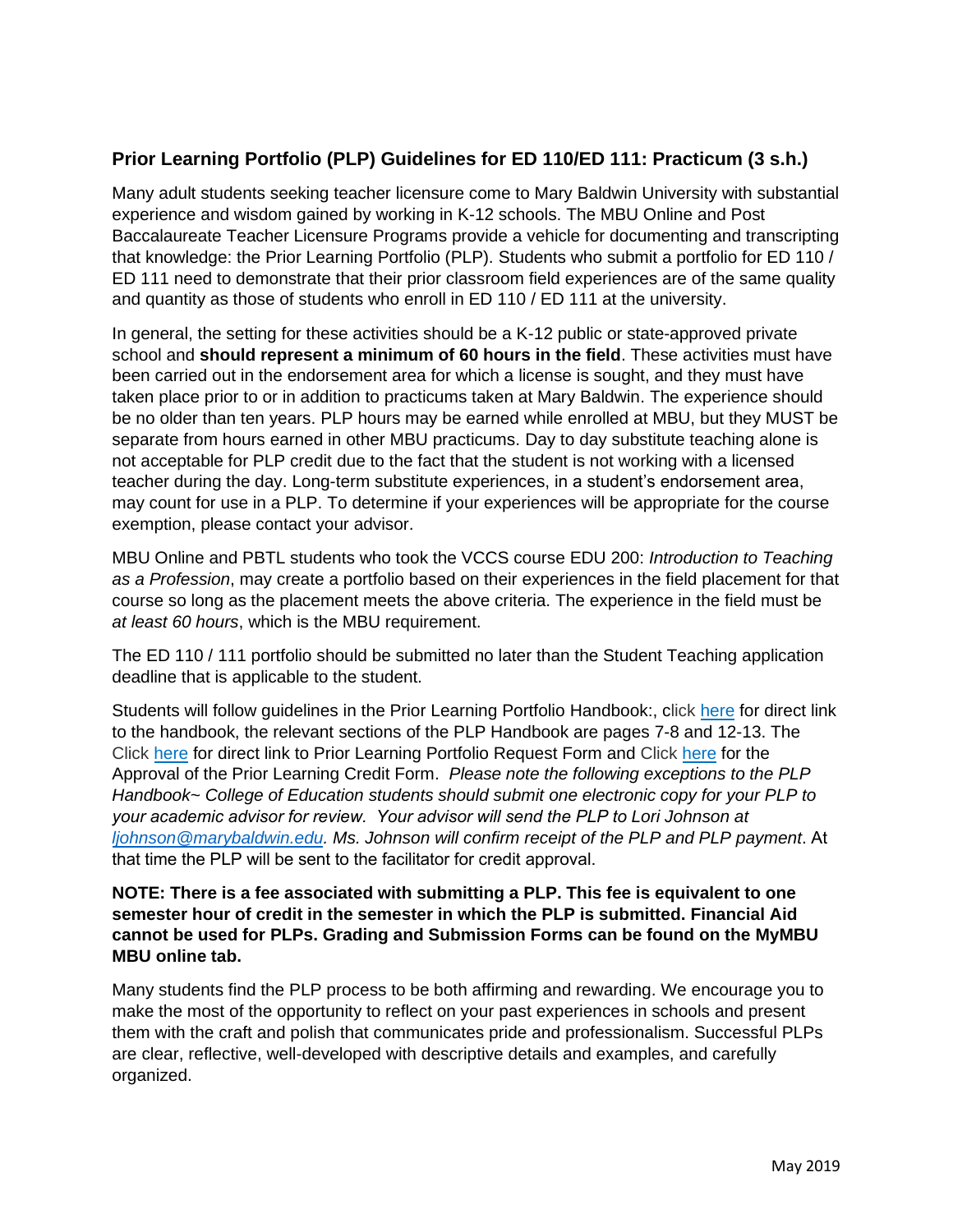## **The ED 110/ED 111 PLP should include the following in order:**

1. A letter that you write to request Prior Learning Portfolio evaluation.

2. The "**Approval of Prior Learning Credit**" and "**Grading**" form with only the name and MBU ID number filled in. The Prior Learning Portfolio Grading (.doc, 28K) and Prior Learning Portfolio Submission (.doc, 25K) are located on the MyMBU page. The student sections of these forms must be completely filled out. f

## 3. **Table of Contents**

4. **Current resume**, including a. Name, mailing address, email address, and telephone numbers b. Educational experience with dates/location/grade level c. Employment experience with dates d. Community activities e. Other activities that are relevant to teaching

5. **Description and documentation of activities and learning**: This narrative should describe the skills and knowledge and learning the student has already experienced that would otherwise have been gained by taking the ED 110 / ED 111 Practicum. **Some of the areas related to teaching that you may wish to address are planning and organization, instructional strategies, student behavior, the role of content knowledge, assessment, and/or technology in the classroom.** *Students should not feel limited to these topics* and are encouraged to include other relevant areas of learning in their narrative. For each area included, students would describe the experiences and the time and place in which the experience occurred. They would also include an explanation of their position in relation to others involved, and a description of how that experience contributed to their learning, relevant to teacher preparation. Information on any special training received, such as workshops, should be included in this narrative. This narrative should be about five to eight pages in length. Organizing the body of this narrative using subheadings for each area of learning is recommended. The narrative must be written in a professional manner demonstrating college level writing skills.

6. **Article Reflections**: Please read the following articles and answer the associated questions:

#1. Ruggiero, D., & Mong, C. J. (2015). The teacher technology integration experience: Practice and reflection in the classroom. *Journal of Information Technology Education: Research, 14,* 161-178. Retrieved from [http://www.jite.org/documents/Vol14/JITEv14ResearchP161-](http://www.jite.org/documents/Vol14/JITEv14ResearchP161-178Ruggiero0958.pdf) [178Ruggiero0958.pdf](http://www.jite.org/documents/Vol14/JITEv14ResearchP161-178Ruggiero0958.pdf)

#1. Prompt-please respond in one to two pages: How will you use student-centric learning and technology in your future classroom? Speculate on three new ways that you will use a student-centric approach. Give details to support your response.

#2. Tomlinson, C. (2000). Reconcilable differences? Standards-based teaching and differentiation. *Educational Leadership, ASCD, 58* (1). Retrieved